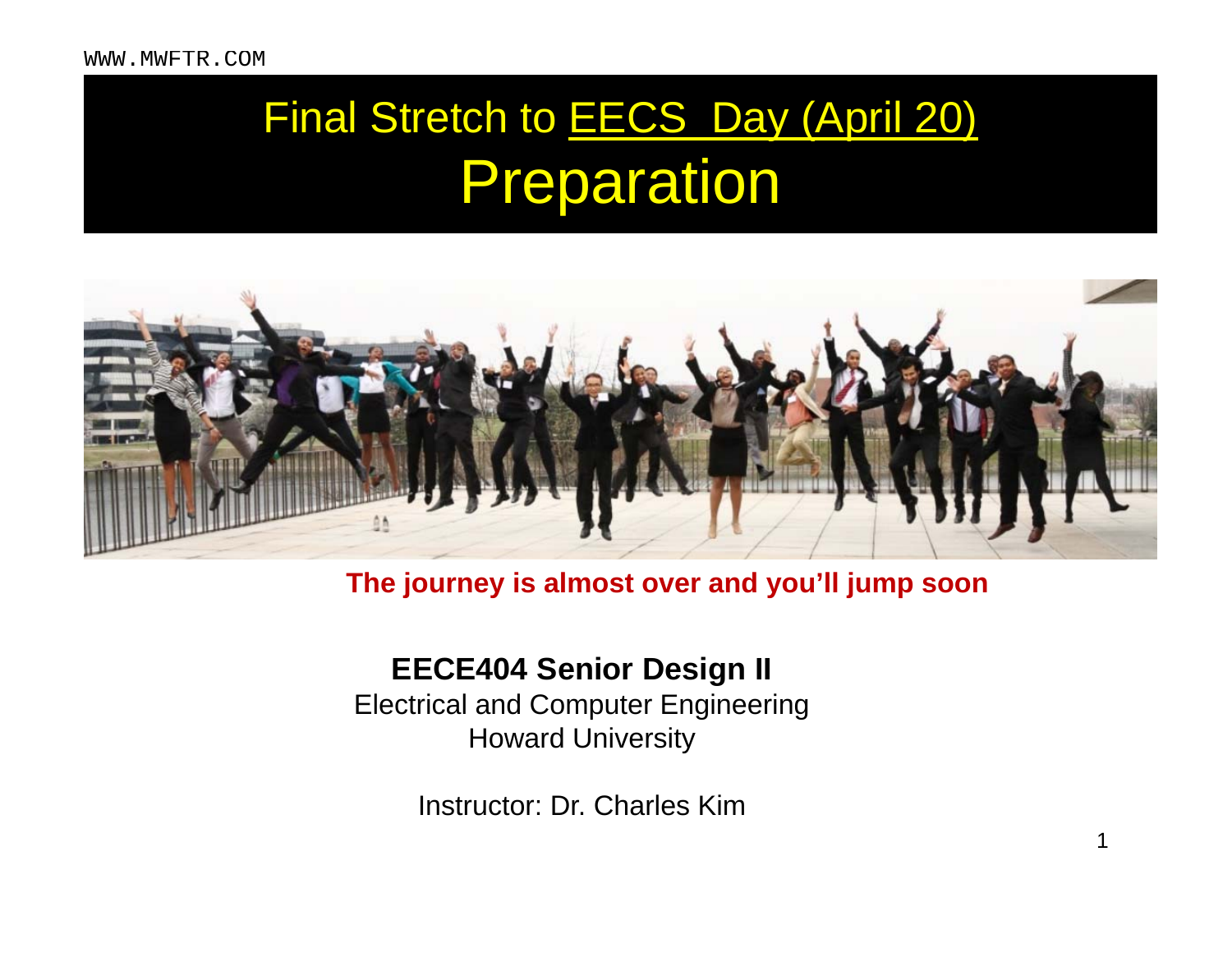|             | <b>Toward the Goal Line</b><br><b>PROGRAM</b>                                                                                     |
|-------------|-----------------------------------------------------------------------------------------------------------------------------------|
| <b>Date</b> | <b>Activities</b>                                                                                                                 |
| T4/10/2018  | Lecture on Final Presentation Format<br>$\bullet$<br><b>Introduction of VIP Survey Participation</b><br><b>(Extra Credit 2)</b>   |
| T4/17/2018  | <b>Final Rehearsal Presentation by all</b><br>teams (Dress Code: Business): 10<br>minutes each.<br><b>Bring Your Product/Demo</b> |
| F4/20/2018  | <b>EECS Day - Formal Presentation and</b><br><b>Demonstration</b><br>2                                                            |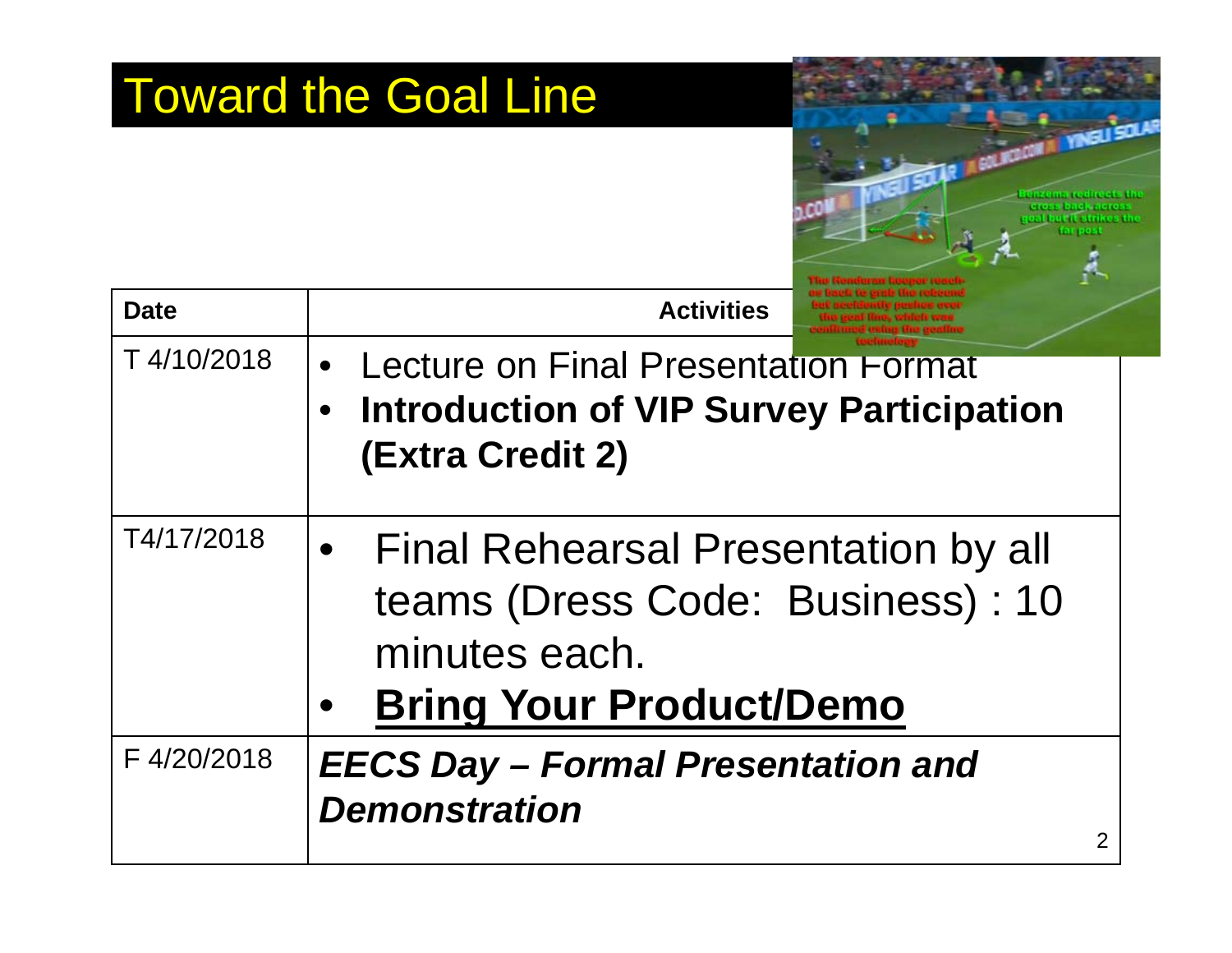## Gooooooooooo !!!!

| <b>Date</b> | <b>Activities</b>                                                                                                                                                              |
|-------------|--------------------------------------------------------------------------------------------------------------------------------------------------------------------------------|
| T4/24/2018  | <b>Regular Class (Last) – Course Survey</b><br>$\bullet$<br>etc<br>• 11:59pm Submission of Final Report<br>(pdf Email)                                                         |
| W 4/25/2018 | 5:00pm Submission of (1) Peer Evaluation (via<br>$\bullet$<br>email – the same form) (2) Team Project Binder                                                                   |
| R 4/26/2018 | 5:00pm Submission of 1-minute elevator pitch<br>$\bullet$<br>video or audio file (Extra 5 pts)<br>• 5:00pm VIP Survey Participation (Extra Credit 2)<br>- Online (extra 2 pts) |
| F4/27/2018  | <b>Grade Report for PG</b>                                                                                                                                                     |

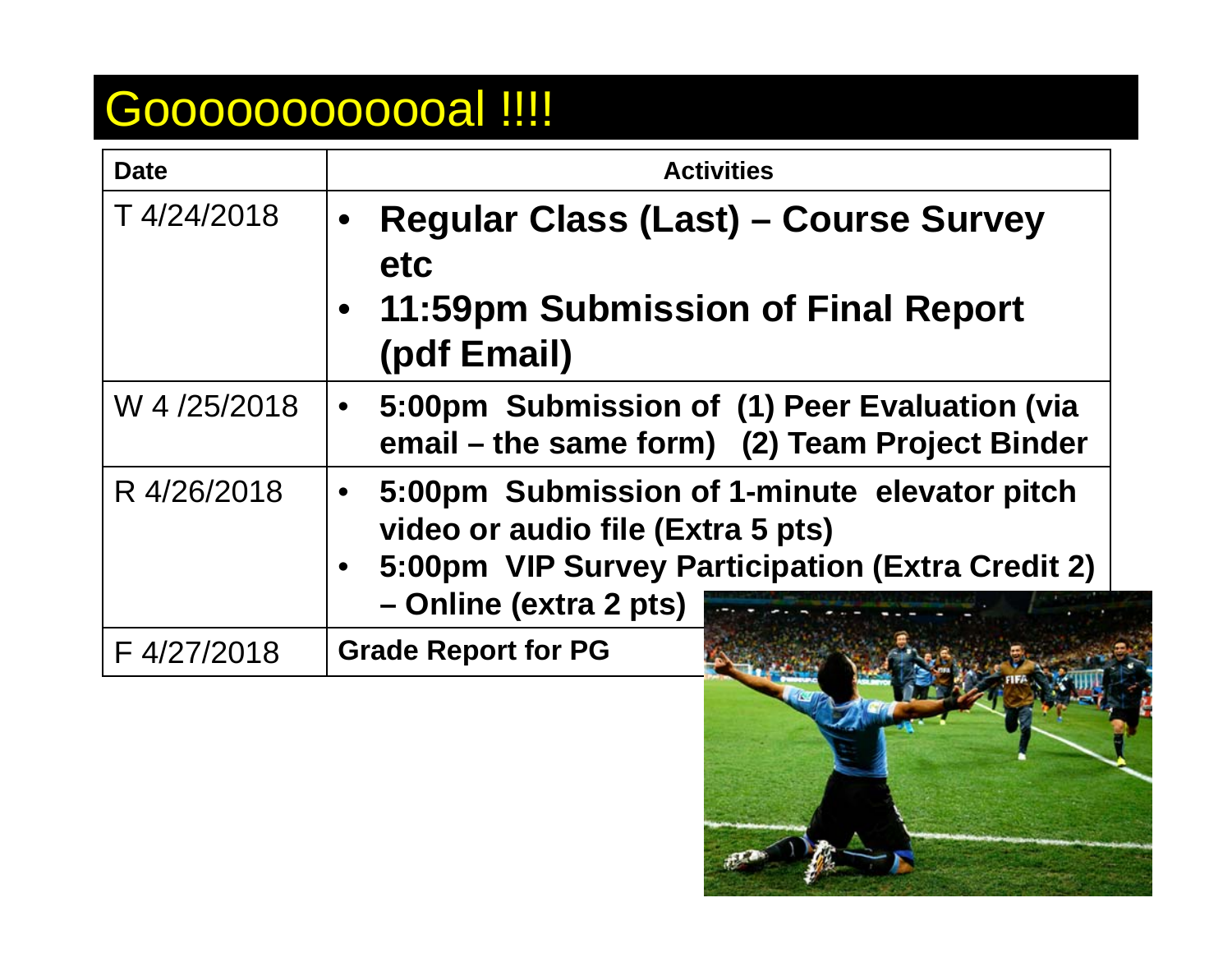## VIP Survey

- $\bullet$ **Extra Credit (2 pts)**
- $\bullet$ **Due: R 4/26/2018**
- $\bullet$ **http://www.mwftr.com/VIPatHUteams1718.html**

| $\rightarrow$ G $\Omega$                                                    | Www.mwftr.com/VIPatHUteams1718.html                                                 |  |  | $\boxed{\blacksquare}$ … ♡ ☆ $\vert$ Q Search                            |  |
|-----------------------------------------------------------------------------|-------------------------------------------------------------------------------------|--|--|--------------------------------------------------------------------------|--|
| <b><math>\hat{Q}</math></b> Most Visited <b>♦ Getting Started ♦ New Tab</b> |                                                                                     |  |  |                                                                          |  |
| [4. Submission of Survey (last week of each semester)                       |                                                                                     |  |  | $\parallel^*$ VIP Survey (See below) at the end of the s                 |  |
|                                                                             | 5. Submission of 1-minute video (or audio) clip of Elevator Pitch (Last week of the |  |  | $\ *\underline{\text{Elevantor Pitch}} \& \text{How to Prepare for it?}$ |  |
| semester)                                                                   |                                                                                     |  |  | $\ $ VIP Presentation Tips                                               |  |



(Survey is conducted at the end of each semester)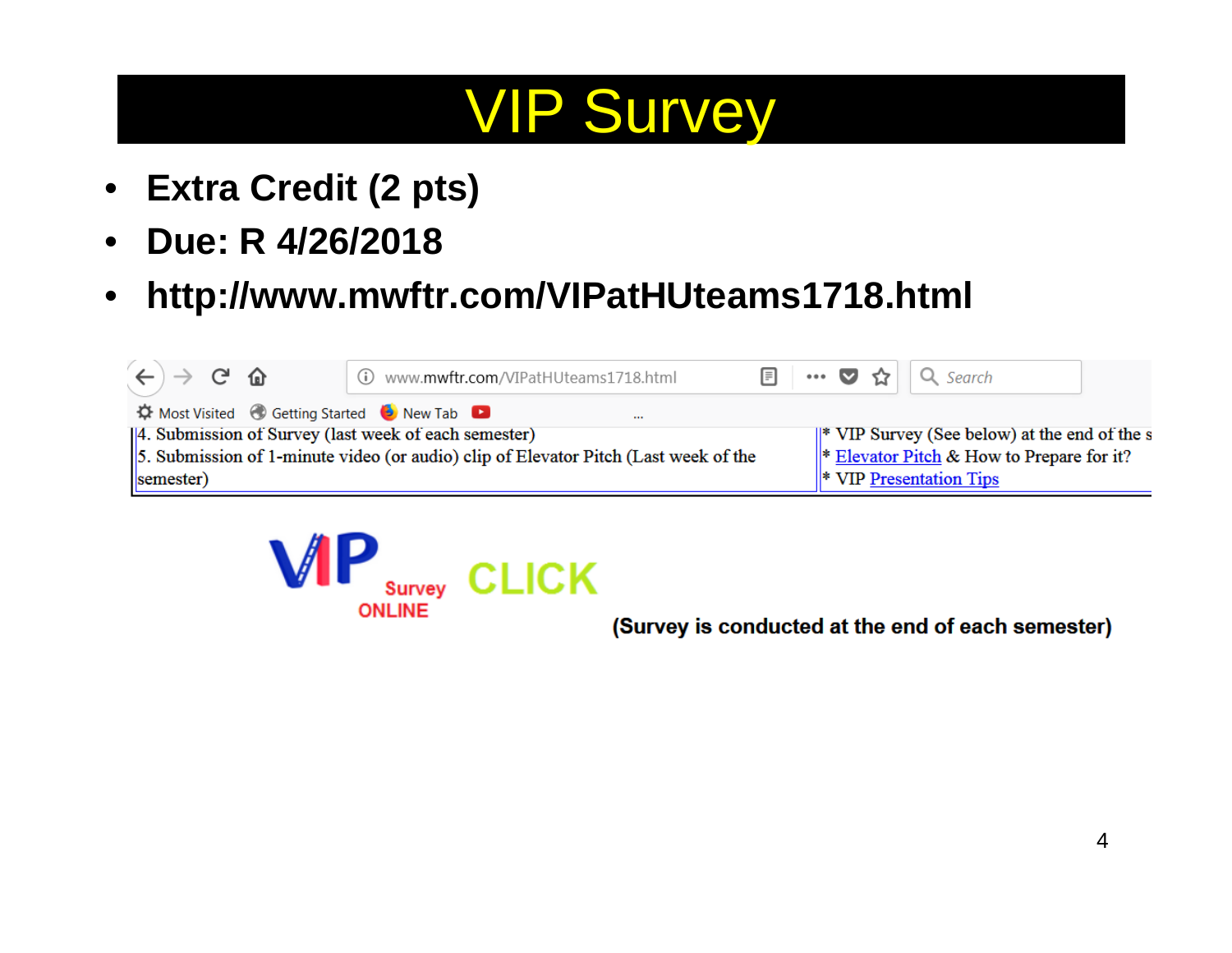## Suggested Presentation Slide Sections

### **1. Cover (1 slide)**

– Title and Members & faculty advisor & date

### **2. Problem Definition ( 1 – slide)**

- **Long –term goal**
- **2017- 2018 academic year goal**
- **Problem Statement**

#### **3. Design Requirements (1- 2 slides)**

- Refined Problem Definition in **Quantity**
- Design Requirements: emphasis on **constraints and rules and regulations**

### **4. Current Status of Art (1 - 2 Slides)**

- Prior art and available technology, weakness, etc
- **5. Solution Design** --- FINAL DESIGN ( 1 2 Slides)
	- Explanation of the solution with schematics and diagrams

#### **6. Implementation Process (4 - 5 slides)**

- Assigned tasks for solution implementation
- **Photos, screen shots, circuit diagrams**, etc, etc.
- Testing of the integrated system
- **Video clips**

#### **7. Conclusions (1 slide)**

– Crisp and clear summary of the presentation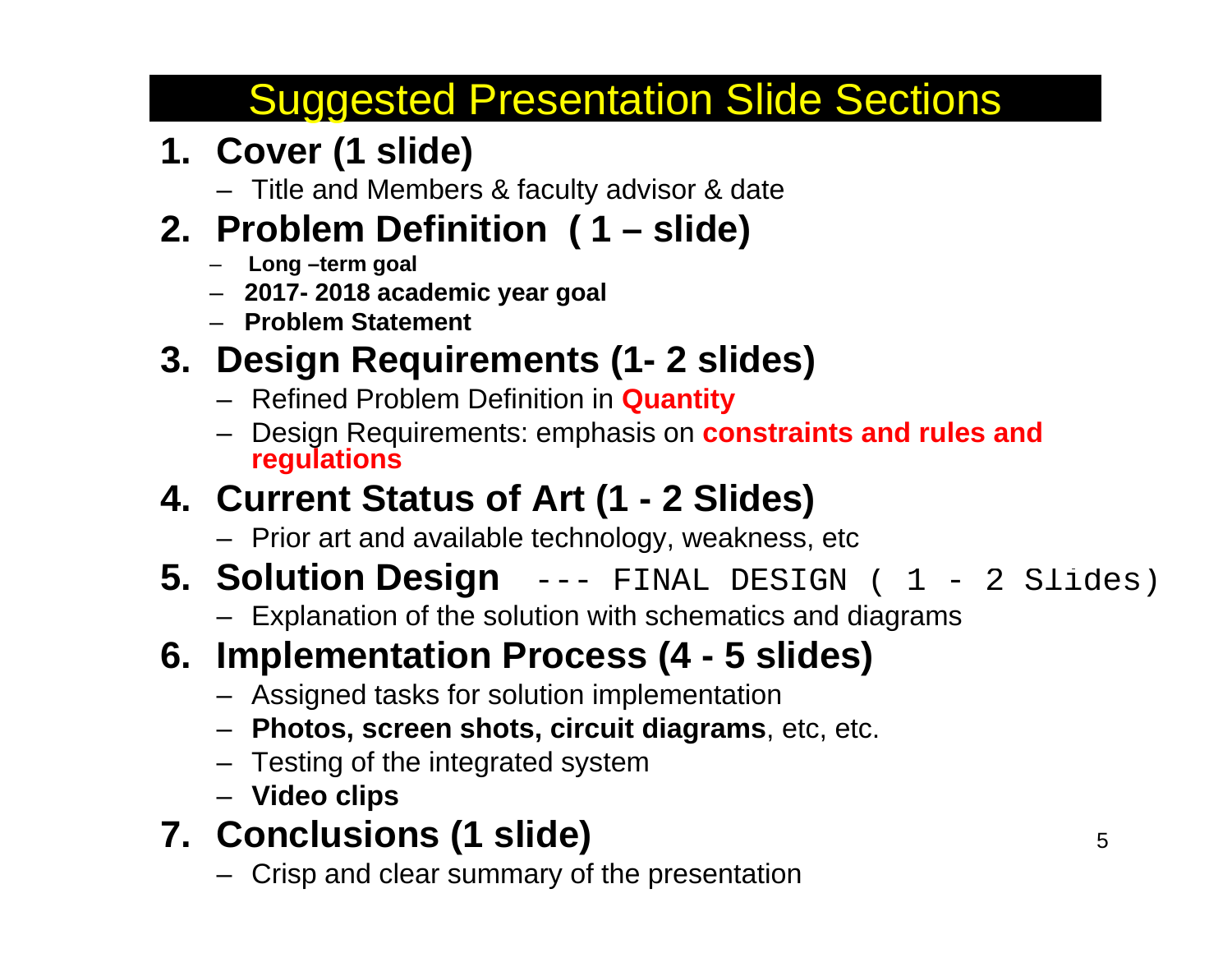## Presentation Visuals - Revisited

- Slides for Presentation Assistance
	- One nice figure is better than a thousand words.
	- Discrete, not continuous: **Bullet Items (no complete sentences)**
	- –Much more visually-oriented
	- –Make a slide design simple and crisp
	- No uppercase all the time
	- Layout and Appearance are critical



ALL UPPERCASE Y HARD TO READ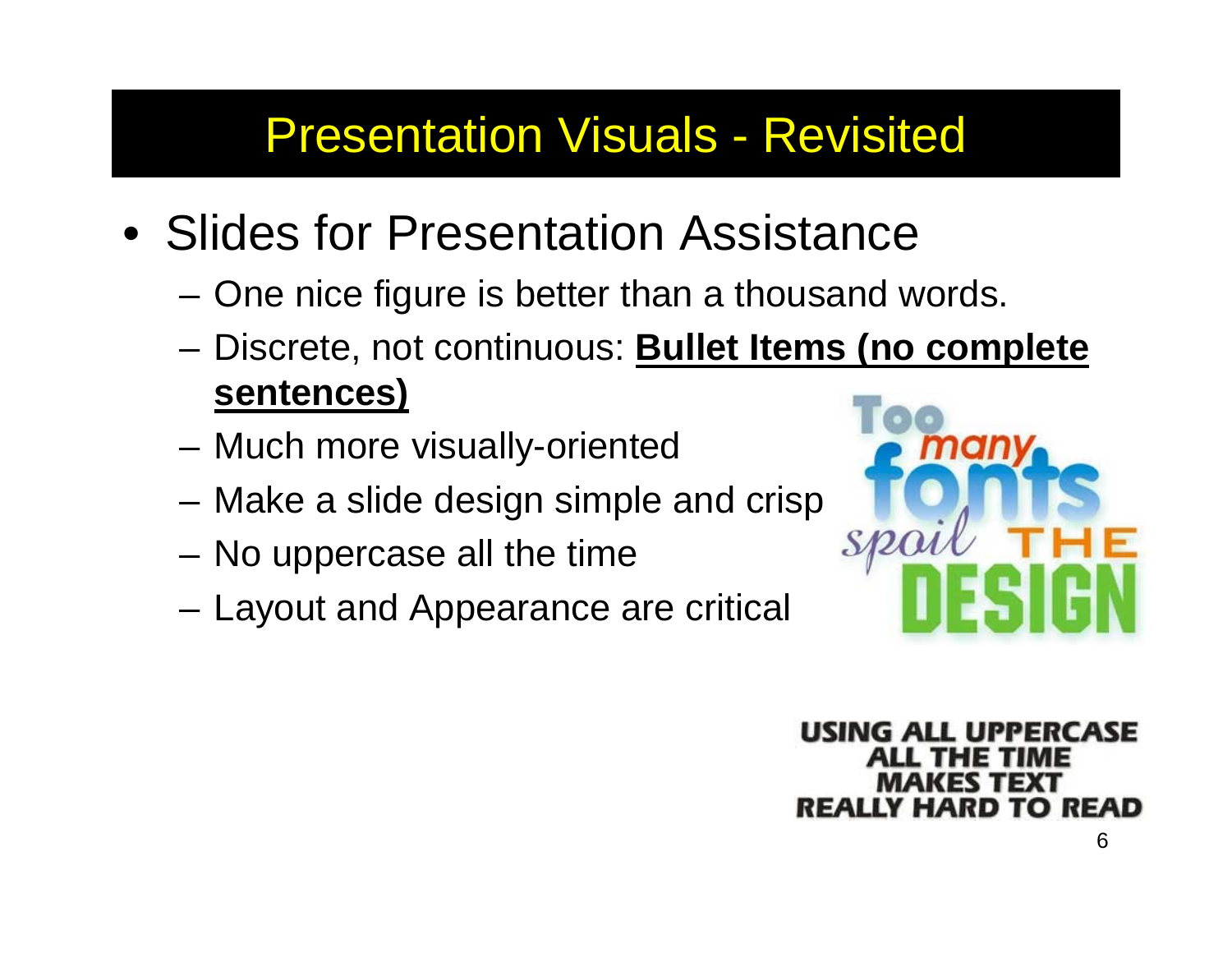

≥ 284M people visually impaired, 39M blind

- so Limitations and challenges
	- Lack of surrounding awareness  $\circ$
	- Lack access to information

Customers needs ဆ

- Reliable navigation assistance
- More accessible information
- Other PDA like functions: calendar, planner, clock

**MORE INDEPENDENCE, BETTER LIVING!**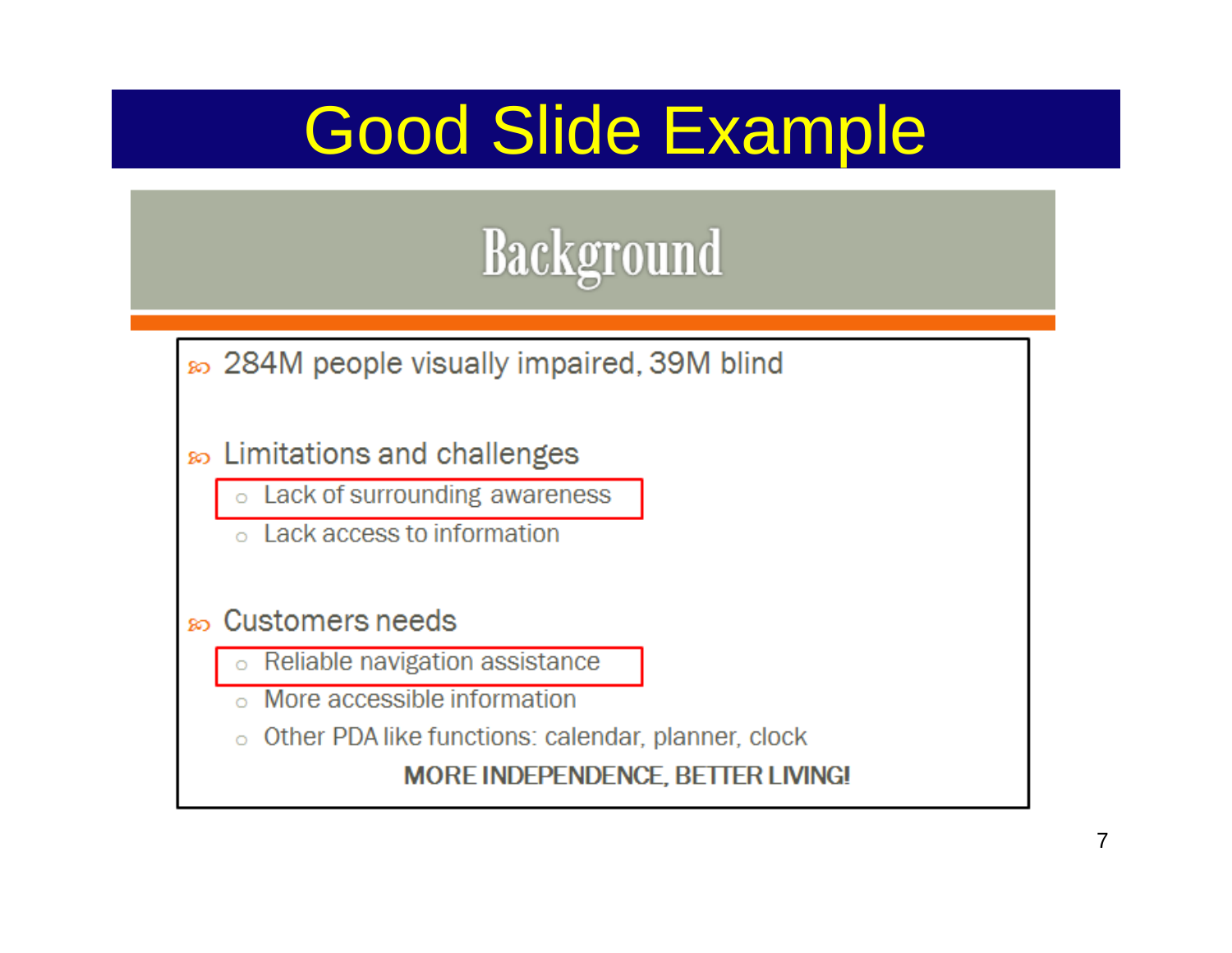## **Background**

How do people ensure they have all items needed for an event?

#### **REMINDERS**

| 20 Sunday |                                         | ÷ | Reminders |                              |  |  |  |  |
|-----------|-----------------------------------------|---|-----------|------------------------------|--|--|--|--|
|           | Eat lunch<br><b>STARTING</b>            | э | 罚         | Write story about cats.      |  |  |  |  |
| m         | Write IOS Tip for Monday<br>SLAN AND CO | s | 罚         | Eat at Joe's                 |  |  |  |  |
|           |                                         |   | 罚         | File my taxes                |  |  |  |  |
|           |                                         |   | ⊟         | Fuss and fight               |  |  |  |  |
|           |                                         |   | 面         | Eat lunch                    |  |  |  |  |
|           |                                         |   | 罚         | Play video game about cats 3 |  |  |  |  |
|           |                                         |   | 罚         | Test sync                    |  |  |  |  |

#### **CHECKLISTS**



11/14/2012

#### How is monitoring and identification done in our society today?

**REID TECHNOLOGY** An RFID system consists of Reader Transponder or tag



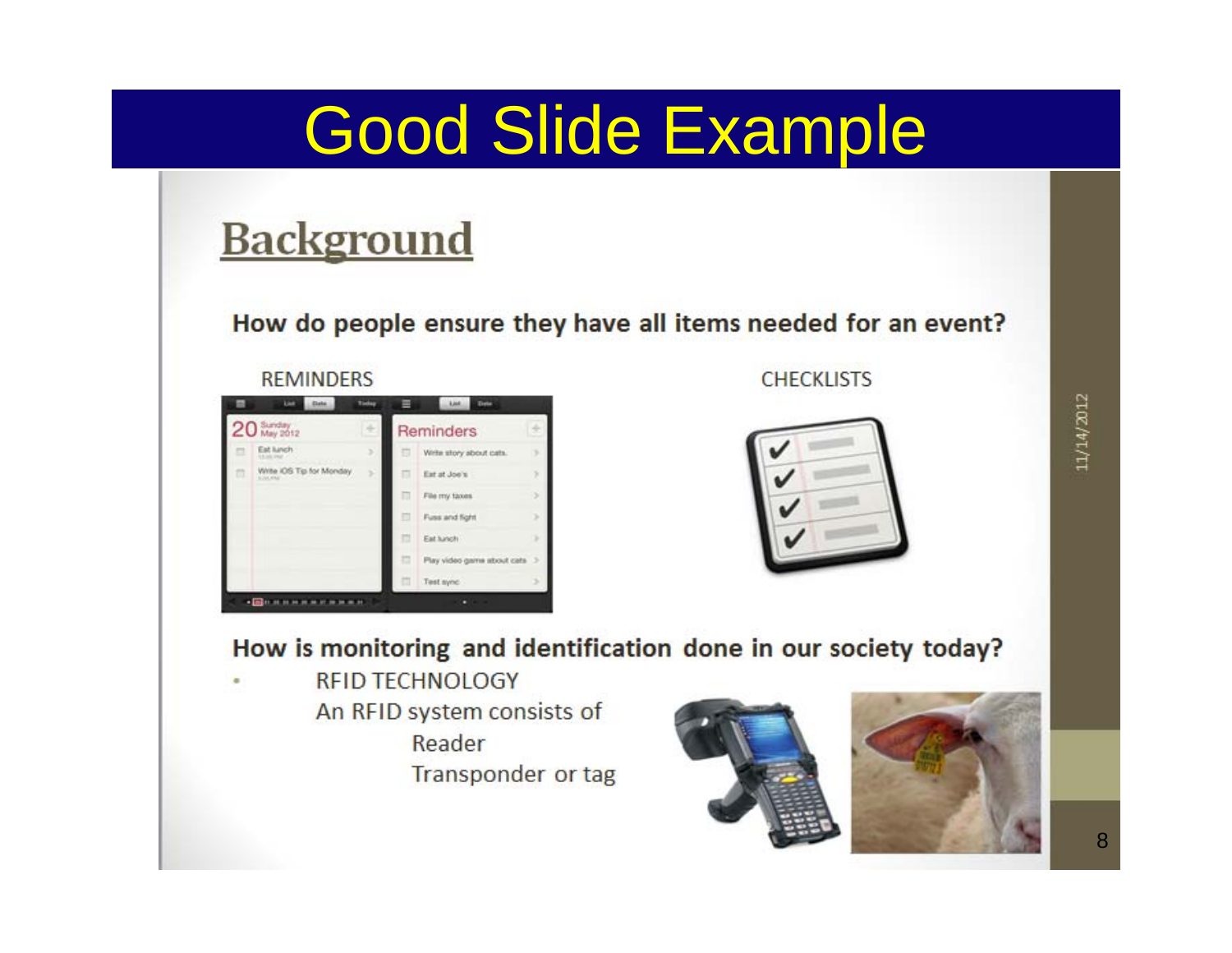## **HOMING DEVICE: IPS**

- Indoor Positioning System
- TRX Systems

 $\varphi$ 

Ω

- NEON Indoor Maps
	- Bluetooth (Radio)
	- Wi-Fi
	- Cellular

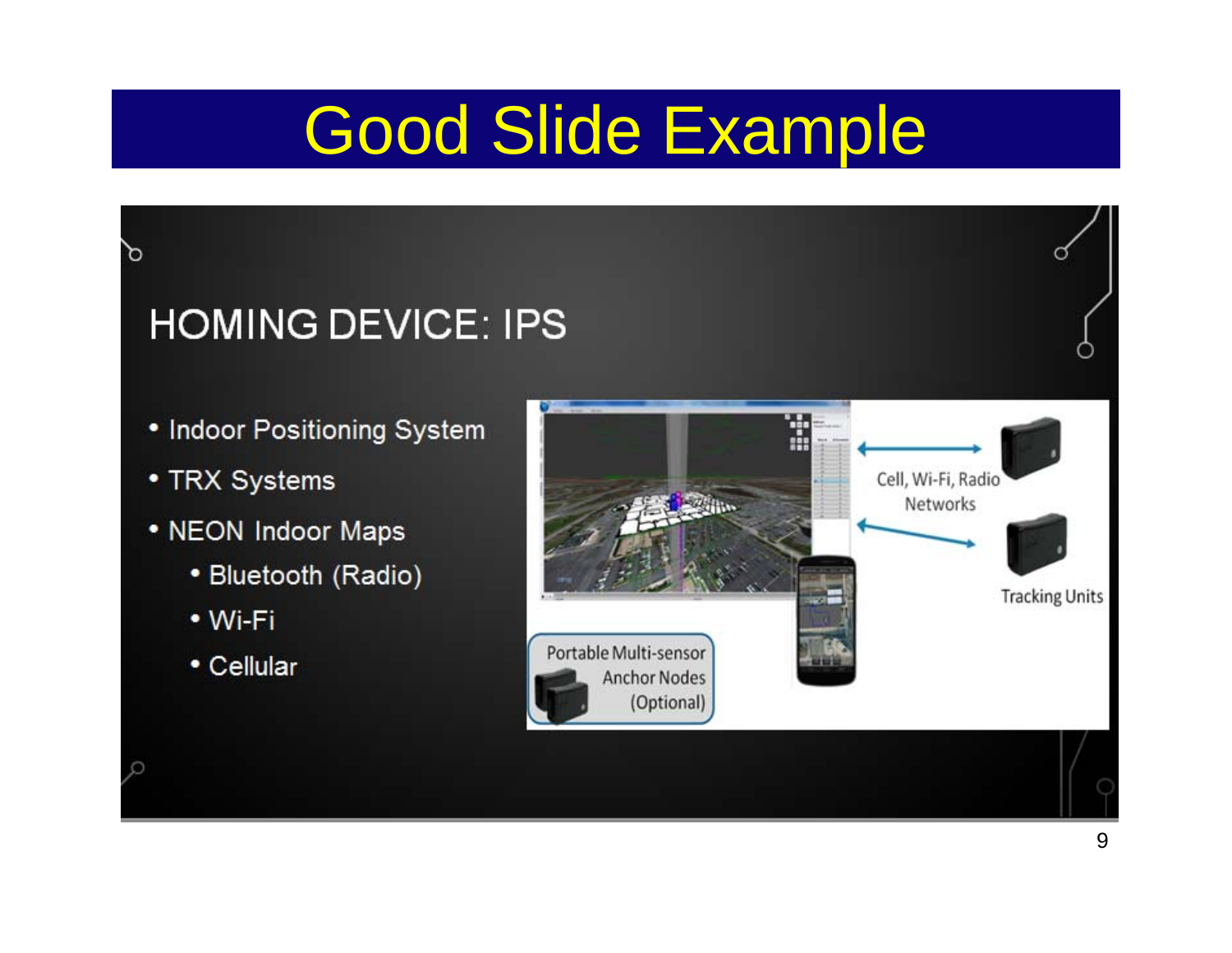Sand

**Charcoal (washed** 

## **Current Status of Art**



**Solar Distillation** 

#### Drawbacks:

Biosand Filters - Timely process, Limited to the amount of use per day Solar Distillation - Water bottles have to be present **Chemical Disinfection-Supply of chemical tablets must be present** 

**Biosand Filters** 

Methods do not use a technical approach



**Chemical Tablets**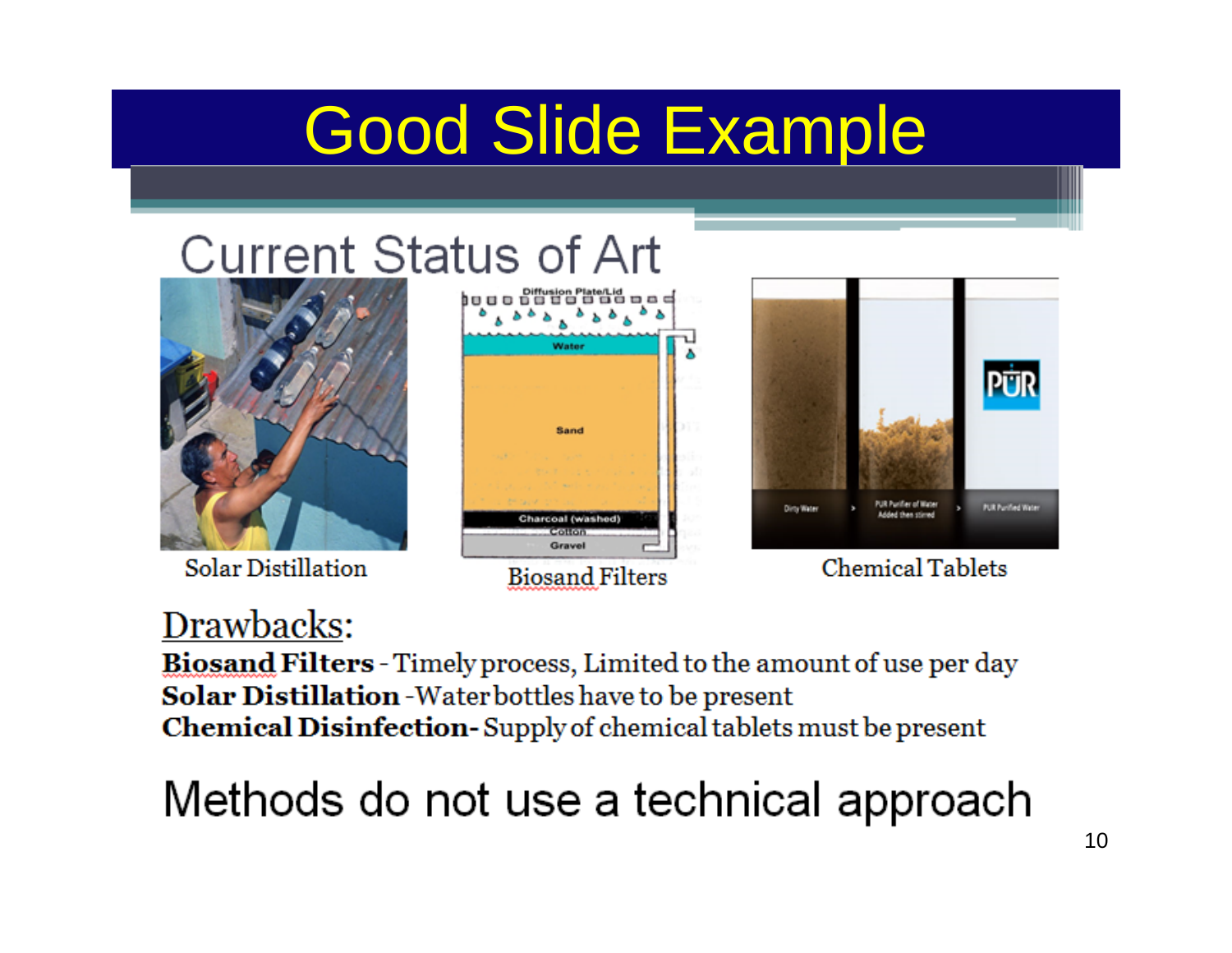## Dress Code

- T April 17 Dress Rehearsal Presentation
	- **Business casual**
	- **Business**
- <u>F April 20 </u>EECS Day – **Business**

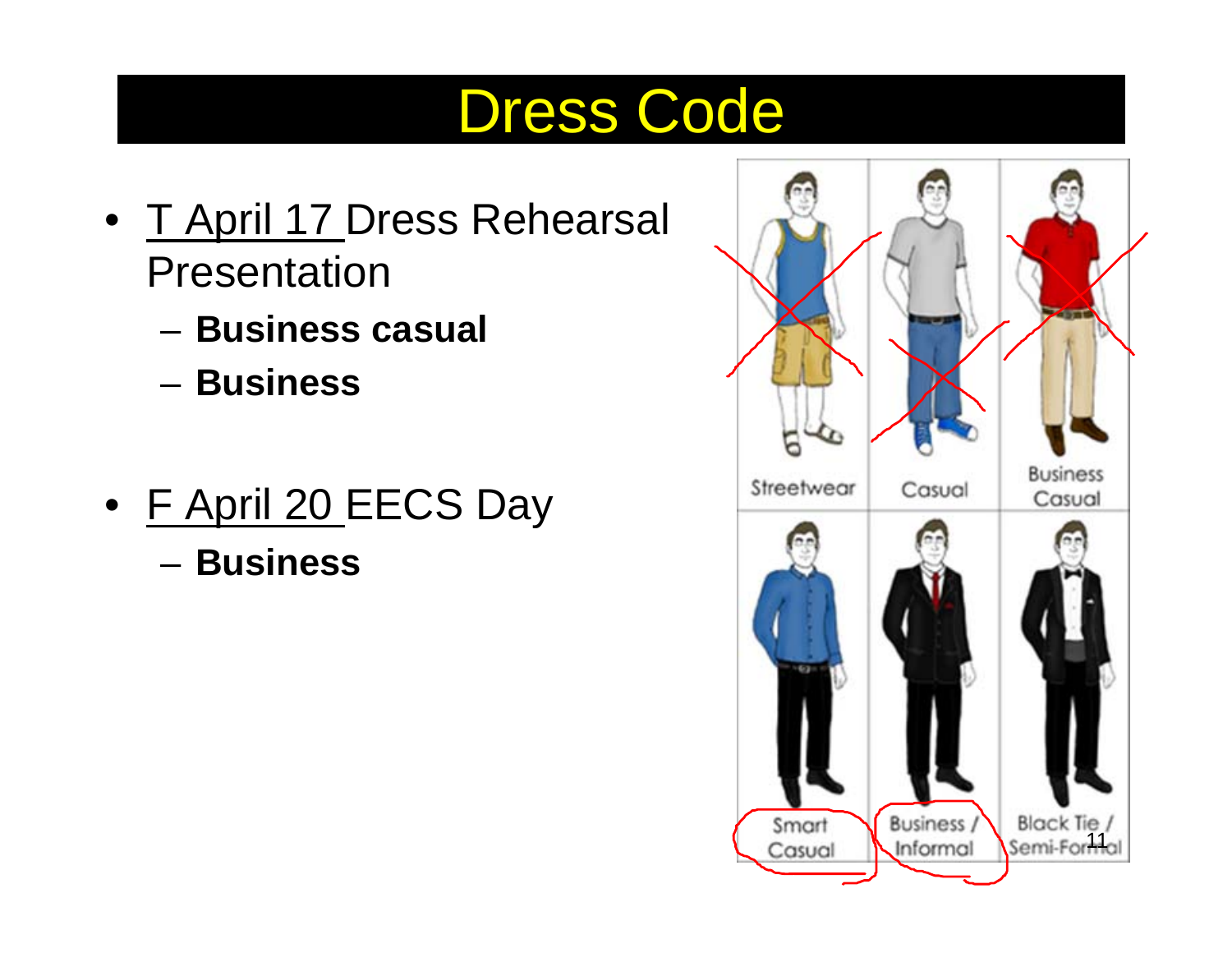## Body Language - Revisited

#### **BASS/SCHULER'S WHAT YOU DON'T SAY THAT COUNTS!** entertainment



#### **LEARN TO READ AND INFLUENCE PEOPLE THROUGH NONVERBAL COMMUNICATION.**